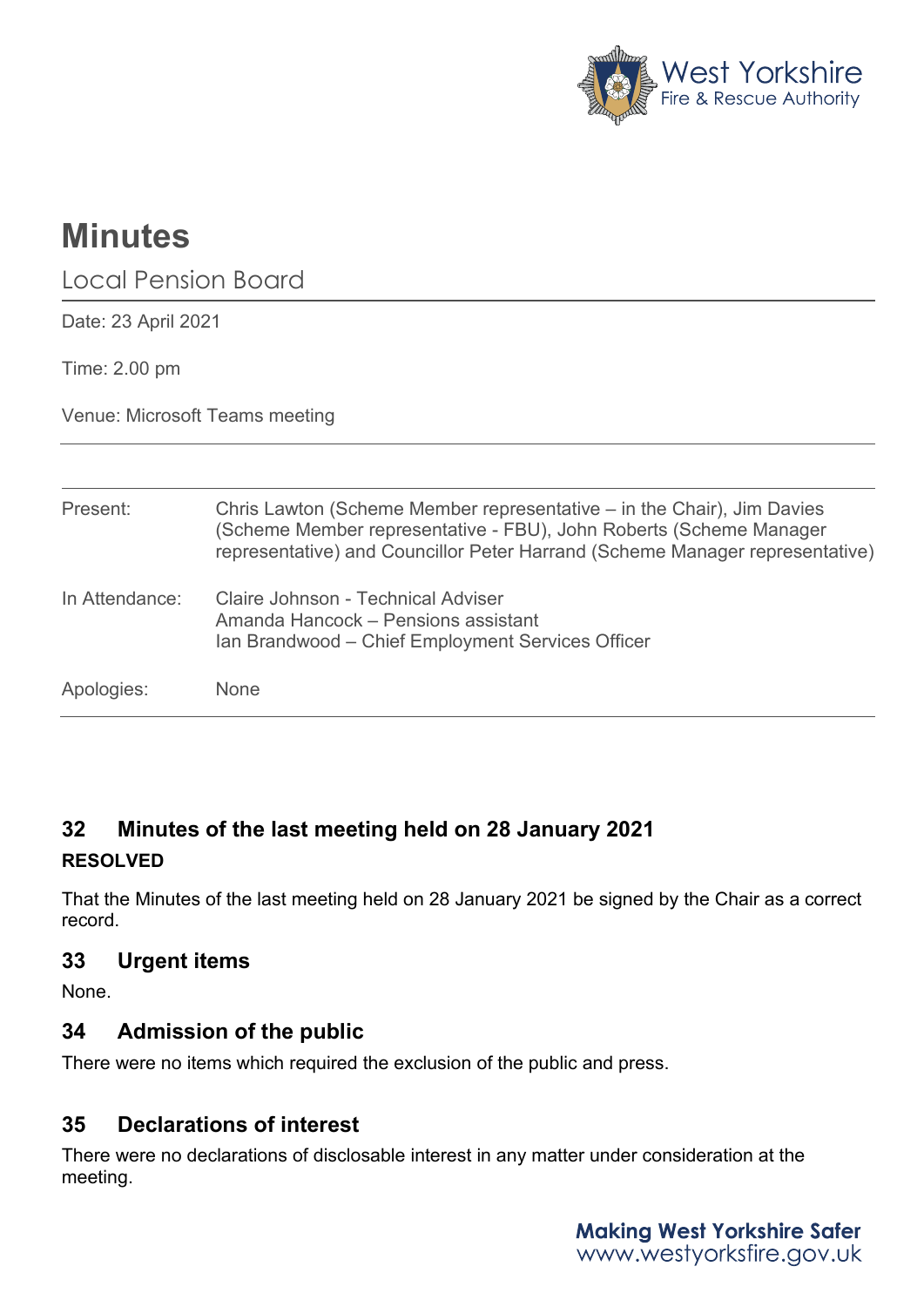## **36 Local Pension Board Annual Report 2020 – 21**

Members considered the Annual Report 2020 – 21 which reflected activity undertaken by the Local Pension Board to date.

Members were advised that the Annual Report as submitted would be updated subsequent upon any decisions taken at this meeting and actions that had been taken since January 2021.

#### **RESOLVED**

That an updated Annual Report 2020 – 21 be submitted for formal ratification by the Human Resources Committee at its meeting on 9 July 2021.

## **37 Immediate detriment guidance - update**

Members were provided with an update on the application of the immediate detriment guidance which had been issued by the Home Office in 2020 in respect of the McLeod/Sargeant pensions remedy.

It was reported that the Authority, as Scheme Manager, had originally taken the decision not to implement the guidance until such time as a decision had been taken by the Employment Tribunal in this regard.

The Employment Appeal Tribunal's judgment was that the Fire and Rescue Authorities (FRAs) could not rely on the Schedule 22 defence. Effectively, the Employment Appeal Tribunal held that the FRAs, in their capacity as Scheme Manager, could have decided not to follow the discriminatory legislation and, in fact, should have done so by refusing to treat firefighters as having transferred into the 2015 Scheme. This is because it held that Section 61 of the Equality Act 2010 prohibits the FRAs from acting in a manner which discriminates on the grounds of age and it prioritises that obligation over other provisions in the pension scheme which would oblige the FRAs to act in that way. In addition, it held that, under section 62 of the Equality Act 2010, the FRAs have vested in them the power to pass a resolution making non-discrimination alterations to the scheme of which they are managers.

West Yorkshire Fire and Rescue Authority, as Scheme Manager, had subsequently taken the decision to implement the immediate detriment guidance which would apply to 72 eligible firefighters. Members were informed, however, that it had been estimated that approximately only 26 of those would retire on this basis.

In response to a member's question, it was advised that there was currently no cost to the Scheme Manager in paying pensions using the guidance but that this was still to be determined in terms of who would carry the burden of the costs.

## **RESOLVED**

That the update on immediate detriment guidance be noted.

## **38 Self-assessment questionnaire – gap analysis**

Consideration was given to a report which presented the results of a gap analysis undertaken in response to the completed self-assessment questionnaires which had been presented at the January 2021 meeting of the Board.